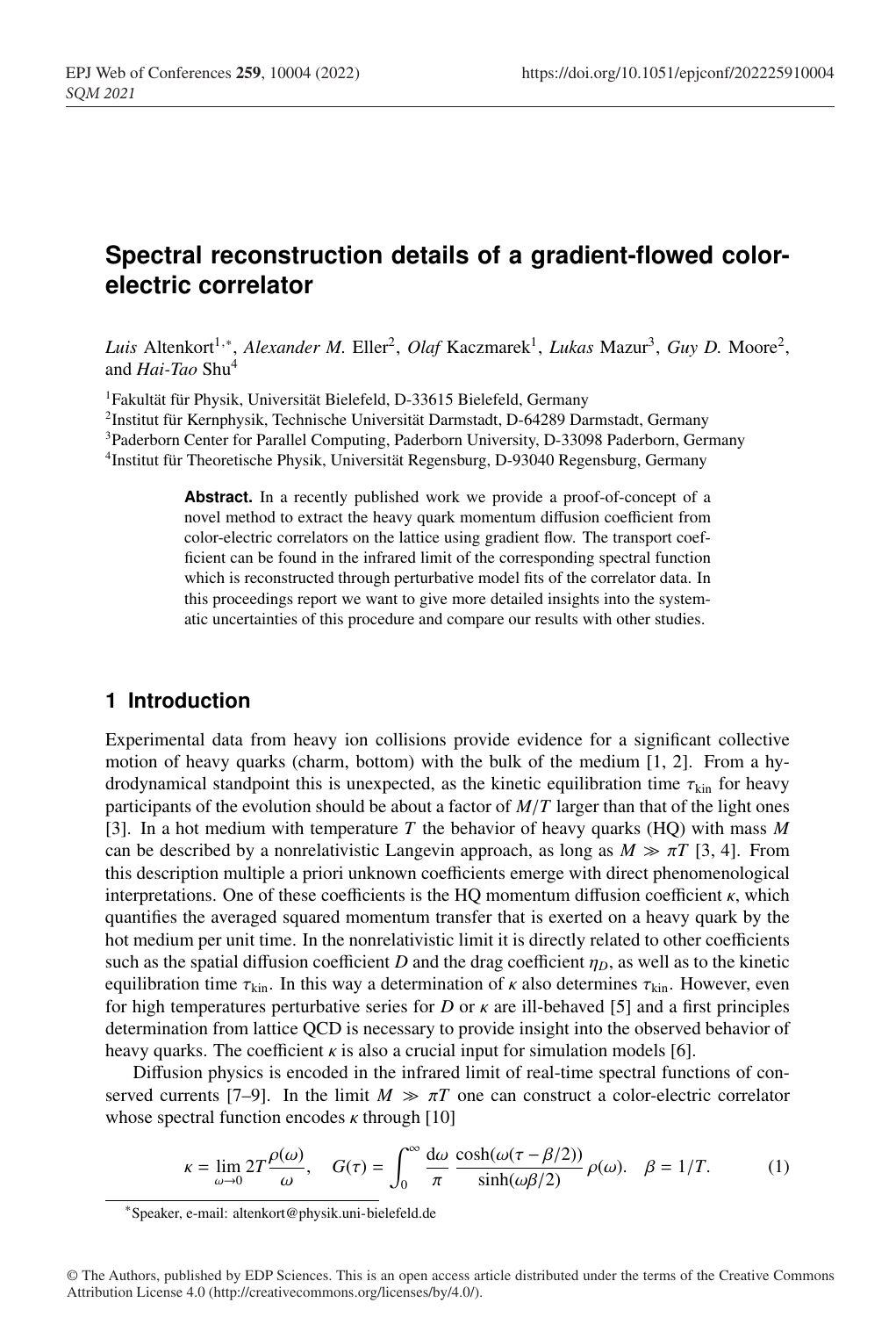

Figure 1. Left: Model correlators obtained from integration of the model spectral functions. The labels distinguish between different models (see Eq. (4)). Right: Model spectral functions from fits of the correlator data for all considered models. Statistical errors are hidden for better visibility; for  $\omega = 0$ they can be found in Fig. 2, all others can be found in the data publication [11].

On a Euclidean space-time lattice the spectral function  $\rho(\omega)$  is not directly accessible; instead on has to invert the above integral relation using the Euclidean correlation function  $G(\tau)$ . This is an ill-posed problem as it is indeterminate by definition; nevertheless it is possible to get meaningful results from this approach through various ameliorating techniques.  $G(\tau)$  is a purely gluonic color-electric correlation function of Euclidean time  $\tau$  that can be constructed by utilizing Heavy Quark Effective Theory [10]. It reads

$$
G(\tau) = -\frac{1}{3} \sum_{i=1}^{3} \frac{\langle \operatorname{Re} \left[ \operatorname{tr} \left[ U(\beta, \tau) \ g E_i(\mathbf{0}, \tau) \ U(\tau, 0) \ g E_i(\mathbf{0}, 0) \right] \right] \rangle}{\langle \operatorname{Re} \left[ \operatorname{tr} \left[ U(\beta, 0) \right] \right] \rangle}, \tag{2}
$$

where  $U(b, a)$  is a temporal Wilson line connecting *a* and *b*,  $E_i$  is the color-electric field operator and  $q$  is the coupling. The main advantage of using this gluonic color-electric correlator instead of genuine hadronic correlators is that its spectral function is expected to have a smooth infrared limit which simplifies the spectral reconstruction significantly.

# **2 Spectral reconstruction**

One way to make the inversion of Eq. (1) less indeterminate is to constrain the form of the spectral function based on additional theoretical knowledge. The idea is to build a model spectral function that obeys the correct functional form in the low- and high-frequency limits with a general interpolation in between. The true spectral function of Eq. (1) is then substituted with this general model that has a finite number of parameters. Given some set of these parameters, one can perform the integral over the model spectral function and obtain the corresponding model correlator,  $G^{\text{model}}$ , which can be compared to the original correlator data,  $G<sup>cont</sup>$ , and its statistical error,  $\delta G<sup>cont</sup>$ . In this way one can define a weighted sum of squares through

$$
\chi^2 \equiv \sum_{\tau} \left[ \frac{G^{\text{cont}}(\tau) - G^{\text{model}}(\tau)}{\delta G^{\text{cont}}(\tau)} \right]^2.
$$
 (3)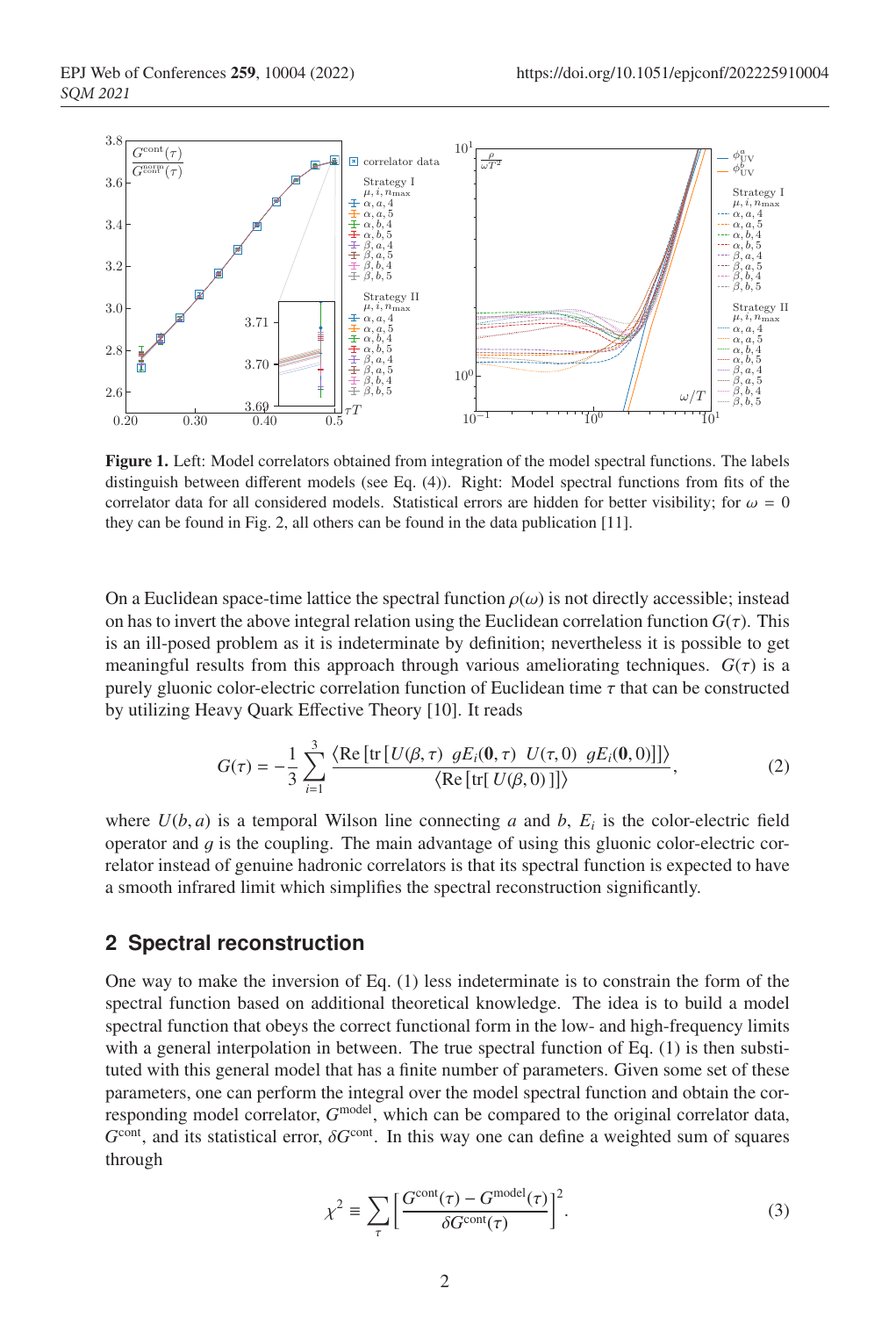

Figure 2. Left: Heavy quark momentum diffusion coefficient  $\kappa/T^3$  from all considered spectral function model fits. The grey band indicates the final range we cite (see Section 3). Right: Comparison of the heavy quark spatial diffusion coefficient 2π*T D* from different studies [12–15]. Results from the heavy quark limit using the color-electric correlator (" $\kappa$ " in legend) are converted using  $D = 2T^2/\kappa$ . Also shown are recent results obtained from vector meson correlators for charm and bottom quarks.

The task is then to fit the parameters of the model spectral function such that Eq. (3) is minimized. If the model for the spectral function was appropriate, then the model correlator should be in agreement with the correlator data. Note that this approach is only reasonable if the spectral function is expected to be devoid of intricate structures or peaks, which is a reasonable assumption in this case [10].

The spectral function of the color-electric correlator (Eq. (2)) can be modeled through

$$
\rho_{\text{model}}^{(\mu,i)}(\omega) \equiv \left[1 + \sum_{n=1}^{n_{\text{max}}} c_n e_n^{(\mu)}(y)\right] \sqrt{\left[\phi_{\text{IR}}(\omega)\right]^2 + \left[\phi_{\text{UV}}^{(i)}(\omega)\right]^2},\tag{4}
$$

where the term in brackets is responsible for the interpolation (see [12] for notation and details) between the infrared part  $\phi_{IR}$  and ultraviolet part  $\phi_{UV}$ . For the interpolation and the UV part, different functional forms are reasonable; the superscripts  $\mu \in \{\alpha, \beta\}, i \in \{a, b\}$  and  $n_{\text{max}} \in 4, 5$  depict these (see [12] for detailed explanations). The infrared part is modeled by the simplest functional form that is consistent with Eq. (1), which reads  $\phi_{\text{IR}}(\omega) = \frac{\kappa \omega}{2T}$ [13]. In the end we normalize with the temperature and so  $\kappa/T^3$  is simply one of the free parameters. For the fit we follow two different strategies, which are explained in detail in [12]. In summary we obtain 16 equally reasonable models that are distinguished by the parameters  $(\mu, i)$ ,  $n_{\text{max}}$  and two fit strategies.

#### **3 Results and comparison**

All our theoretically motivated models yield model correlators that agree with the original correlator data as can be seen from the left panel of Fig. 1. The  $\chi^2$ /d.o.f. of the fits lie in the range 3.4 ... 5.4. On the right panel of Fig. 1 the resulting spectral functions are shown. Here, the estimate for the momentum diffusion coefficient  $\kappa$  for each spectral function can be read off at the intercept with the y-axis. All of the intercepts are shown in the left panel of Fig. 2 with a grey band that indicates the final range we cite for the HQ momentum diffusion